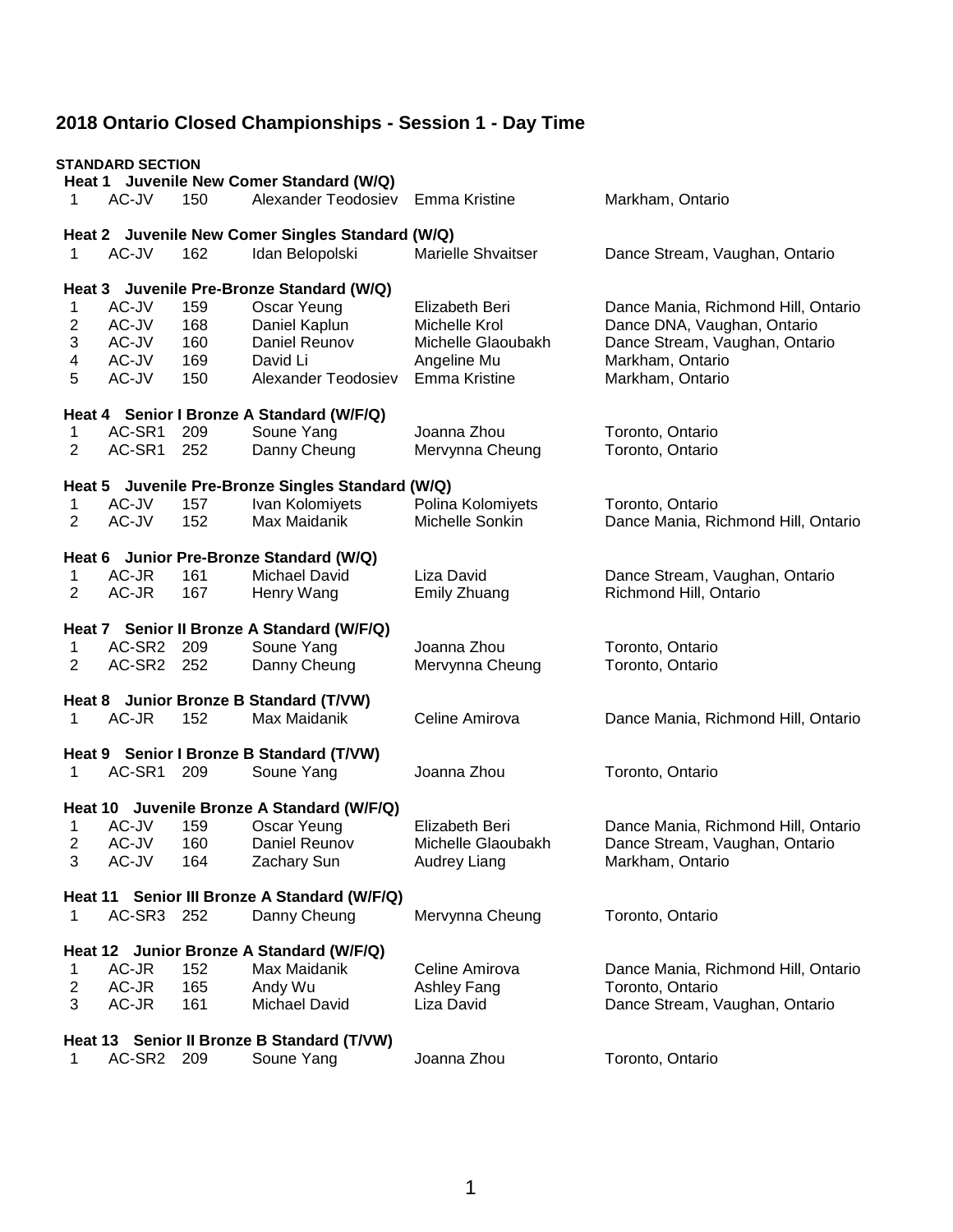|                           | Heat 14 Senior I Silver A Standard (W/T/Q) |     |                                              |                              |                                     |  |  |
|---------------------------|--------------------------------------------|-----|----------------------------------------------|------------------------------|-------------------------------------|--|--|
| 1                         | AC-SR1                                     | 216 | Tom Luong                                    | Donna Luong                  | Scarborough, Ontario                |  |  |
|                           |                                            |     |                                              |                              |                                     |  |  |
|                           |                                            |     | Heat 15 Senior III Silver A Standard (W/T/Q) |                              |                                     |  |  |
| 1                         | AC-SR3                                     | 273 | Victor Quon                                  | Cherelyn Yap Quon            | Dance Mania, Richmond Hill, Ontario |  |  |
| $\overline{2}$            | AC-SR3                                     | 221 | <b>Robert Duan</b>                           | Jacqueline Duan              | Vaughan, Ontario                    |  |  |
|                           |                                            |     |                                              |                              |                                     |  |  |
|                           |                                            |     | Heat 16 Junior Silver A Standard (W/T/Q)     |                              |                                     |  |  |
| 1                         | AC-JR                                      | 155 | Daniel Kryzhanovski                          | <b>Catherine Shevelevich</b> | Dance Mania, Richmond Hill, Ontario |  |  |
| $\overline{\mathbf{c}}$   | AC-JR                                      | 157 | Ivan Kolomiyets                              | Ariella Shribman             | Toronto, Ontario                    |  |  |
| 3                         | AC-JR                                      | 158 | Matthew Kamenetsky                           | Rachel Tulman                | Dance Mania, Richmond Hill, Ontario |  |  |
| 4                         | AC-JR                                      | 162 | Idan Belopolski                              | Ilana Braginsky              | Dance Stream, Vaughan, Ontario      |  |  |
|                           |                                            |     |                                              |                              |                                     |  |  |
|                           |                                            |     | Heat 17 Senior II Silver A Standard (W/T/Q)  |                              |                                     |  |  |
| 1                         | AC-SR2 273                                 |     | Victor Quon                                  | Cherelyn Yap Quon            | Dance Mania, Richmond Hill, Ontario |  |  |
| 2                         | AC-SR2                                     | 216 | Tom Luong                                    | Donna Luong                  | Scarborough, Ontario                |  |  |
|                           |                                            |     |                                              |                              |                                     |  |  |
|                           |                                            |     | Heat 18 Junior Silver B Standard (F/VW)      |                              |                                     |  |  |
| 1                         | AC-JR                                      | 155 | Daniel Kryzhanovski                          | <b>Catherine Shevelevich</b> | Dance Mania, Richmond Hill, Ontario |  |  |
| $\overline{c}$            | AC-JR                                      | 157 | Ivan Kolomiyets                              | Ariella Shribman             | Toronto, Ontario                    |  |  |
| 3                         | AC-JR                                      | 158 | Matthew Kamenetsky                           | Rachel Tulman                | Dance Mania, Richmond Hill, Ontario |  |  |
| 4                         | AC-JR                                      | 162 | Idan Belopolski                              | Ilana Braginsky              | Dance Stream, Vaughan, Ontario      |  |  |
|                           |                                            |     |                                              |                              |                                     |  |  |
|                           | AC-SR1                                     |     | Heat 19 Senior I Silver B Standard (F/VW)    |                              |                                     |  |  |
| 1                         |                                            | 216 | Tom Luong                                    | Donna Luong                  | Scarborough, Ontario                |  |  |
|                           |                                            |     | Heat 20 Senior III Silver B Standard (F/VW)  |                              |                                     |  |  |
| 1                         | AC-SR3 273                                 |     | Victor Quon                                  | Cherelyn Yap Quon            | Dance Mania, Richmond Hill, Ontario |  |  |
| $\overline{2}$            | AC-SR3                                     | 221 | <b>Robert Duan</b>                           | Jacqueline Duan              | Vaughan, Ontario                    |  |  |
|                           |                                            |     |                                              |                              |                                     |  |  |
|                           |                                            |     | Heat 21 Senior II Gold A Standard (W/T/F/Q)  |                              |                                     |  |  |
| 1                         | AC-SR2                                     | 243 | Edmond Lam                                   | Ella Lai                     | Markham, Ontario                    |  |  |
| $\overline{\mathbf{c}}$   | AC-SR2                                     | 262 | Viacheslav Fedorov                           | Natalia Fedorova             | Toronto, Ontario                    |  |  |
| 3                         | AC-SR2                                     | 263 | Harry Knox                                   | Teresa Knox                  | Etobicoke, Ontario                  |  |  |
| 4                         | AC-SR2                                     | 201 | Benny Tom                                    | Jeanie Tom                   | Mississauga, Ontario                |  |  |
| 5                         | AC-SR2                                     | 204 | <b>Eric Norris</b>                           | <b>Brenda Mercer</b>         | Pickering, Ontario                  |  |  |
| 6                         | AC-SR2                                     | 200 | Tony Chan                                    | Mimie Chan                   | Markham, Ontario                    |  |  |
| $\overline{7}$            | AC-SR2                                     | 205 | Jessie Pelayo                                | Elizabeth Pelayo             | Mississauga, Ontario                |  |  |
| 8                         | AC-SR2                                     | 257 | Simon Lam                                    | Daphne Lam                   | Mississauga, Ontario                |  |  |
| 9                         | AC-SR2                                     | 212 | Fred Wong                                    | Judy Teo                     | Scarborough, Ontario                |  |  |
|                           |                                            |     |                                              |                              |                                     |  |  |
|                           |                                            |     | Heat 22 Senior II Silver B Standard (F/VW)   |                              |                                     |  |  |
| 1                         | AC-SR2                                     | 216 | Tom Luong                                    | Donna Luong                  | Scarborough, Ontario                |  |  |
| $\overline{2}$            | AC-SR2 273                                 |     | Victor Quon                                  | Cherelyn Yap Quon            | Dance Mania, Richmond Hill, Ontario |  |  |
|                           |                                            |     |                                              |                              |                                     |  |  |
|                           |                                            |     | Heat 23 Senior I Gold A Standard (W/T/F/Q)   |                              |                                     |  |  |
| 1                         | AC-SR1                                     | 262 | Viacheslav Fedorov                           | Natalia Fedorova             | Toronto, Ontario                    |  |  |
| 2                         | AC-SR1                                     | 243 | <b>Edmond Lam</b>                            | Ella Lai                     | Markham, Ontario                    |  |  |
| $\ensuremath{\mathsf{3}}$ | AC-SR1                                     | 263 | Harry Knox                                   | Teresa Knox                  | Etobicoke, Ontario                  |  |  |
| 4                         | AC-SR1                                     | 200 | Tony Chan                                    | Mimie Chan                   | Markham, Ontario                    |  |  |
| $\mathbf 5$               | AC-SR1                                     | 201 | Benny Tom                                    | Jeanie Tom                   | Mississauga, Ontario                |  |  |
| 6                         | AC-SR1                                     | 257 | Simon Lam                                    | Daphne Lam                   | Mississauga, Ontario                |  |  |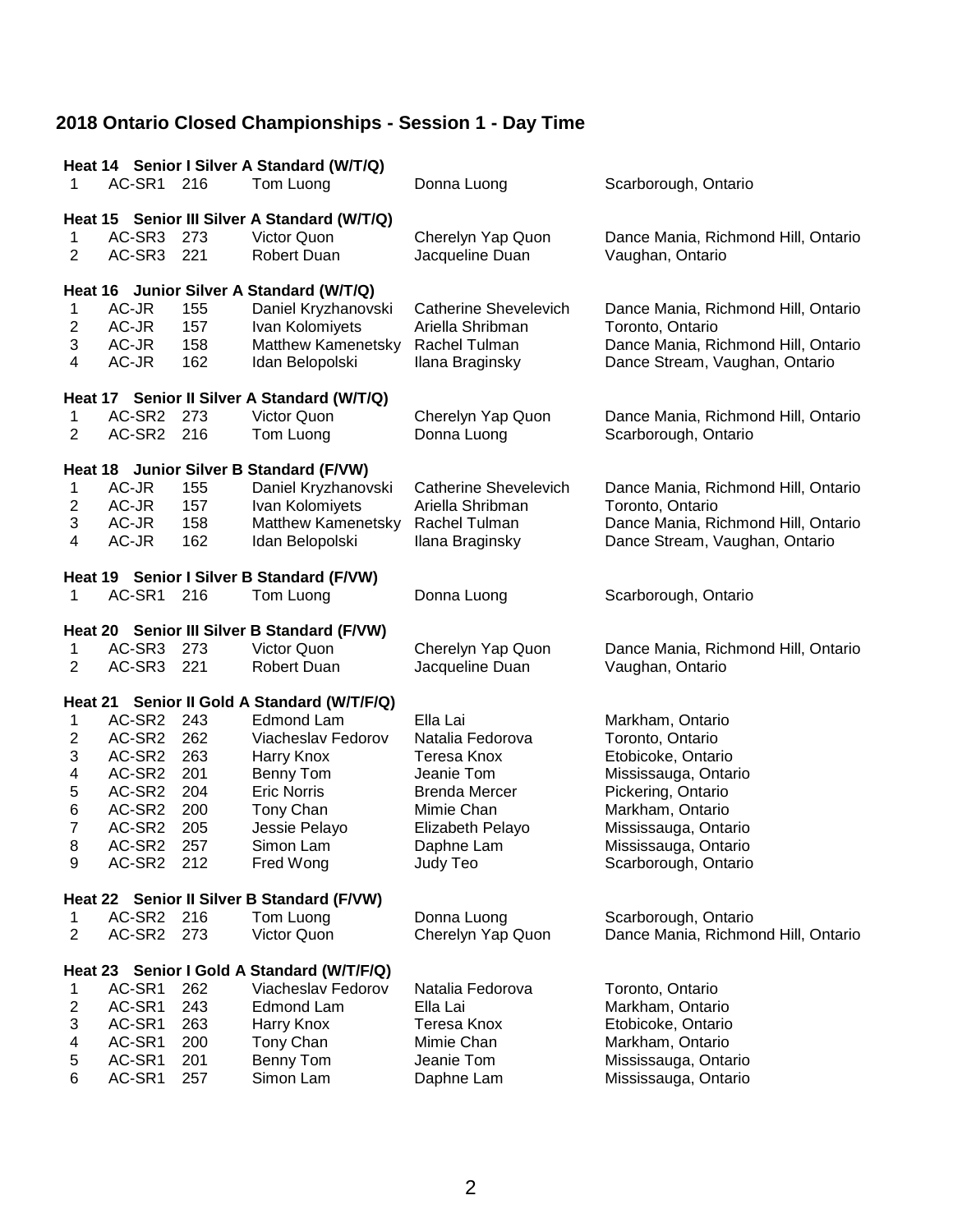|                         |                      |     | Heat 24 Junior Gold A Standard (W/T/F/Q)                        |                              |                                     |
|-------------------------|----------------------|-----|-----------------------------------------------------------------|------------------------------|-------------------------------------|
| 1                       | AC-JR                | 155 | Daniel Kryzhanovski                                             | <b>Catherine Shevelevich</b> | Dance Mania, Richmond Hill, Ontario |
| $\overline{\mathbf{c}}$ | AC-JR                | 163 | Victor Shpolsky                                                 | Arielle Burshtain            | Dance Stream, Vaughan, Ontario      |
| 3                       | AC-JR                | 148 | Andrew Timchenko                                                | Barbara Smodleva             | Dance DNA, Vaughan, Ontario         |
| 4                       | AC-JR                | 158 | Matthew Kamenetsky                                              | Rachel Tulman                | Dance Mania, Richmond Hill, Ontario |
|                         |                      |     |                                                                 |                              |                                     |
|                         |                      |     | Heat 25 Senior III Gold A Standard (W/T/F/Q)                    |                              |                                     |
| 1                       | AC-SR3               | 201 | Benny Tom                                                       | Jeanie Tom                   | Mississauga, Ontario                |
| $\overline{\mathbf{c}}$ | AC-SR3               | 204 | <b>Eric Norris</b>                                              | <b>Brenda Mercer</b>         | Pickering, Ontario                  |
| 3                       | AC-SR3               | 205 | Jessie Pelayo                                                   | Elizabeth Pelayo             | Mississauga, Ontario                |
| 4                       | AC-SR3               | 212 | Fred Wong                                                       | Judy Teo                     | Scarborough, Ontario                |
|                         |                      |     |                                                                 |                              |                                     |
|                         |                      |     | Heat 26 Juvenile Gold A Standard (W/T/F/Q)                      |                              |                                     |
| 1                       | AC-JV                | 148 | Andrew Timchenko                                                | Barbara Smodleva             | Dance DNA, Vaughan, Ontario         |
|                         |                      |     | Heat 27 Adult Gold A Standard (W/T/F/Q)                         |                              |                                     |
| 1                       | AC-AD                | 261 | Marcin Kwietniewski                                             | Monika Kwietniewska          | Toronto, Ontario                    |
| $\overline{2}$          | AC-AD                | 243 | Edmond Lam                                                      | Ella Lai                     | Markham, Ontario                    |
|                         |                      |     |                                                                 |                              |                                     |
|                         |                      |     | Heat 28 Juvenile Gold B Standard (F/VW)                         |                              |                                     |
| 1                       | AC-JV                | 148 | Andrew Timchenko                                                | Barbara Smodleva             | Dance DNA, Vaughan, Ontario         |
|                         |                      |     |                                                                 |                              |                                     |
|                         |                      |     | Heat 29 Junior Gold B Standard (F/VW)                           |                              |                                     |
| 1                       | AC-JR                | 155 | Daniel Kryzhanovski                                             | <b>Catherine Shevelevich</b> | Dance Mania, Richmond Hill, Ontario |
| $\overline{\mathbf{c}}$ | AC-JR                | 163 | Victor Shpolsky                                                 | Arielle Burshtain            | Dance Stream, Vaughan, Ontario      |
| 3                       | AC-JR                | 158 | Matthew Kamenetsky Rachel Tulman                                |                              | Dance Mania, Richmond Hill, Ontario |
|                         |                      |     |                                                                 |                              |                                     |
|                         |                      |     | Heat 30 Adult Gold B Standard (F/VW)                            |                              |                                     |
| 1                       | AC-AD                | 261 | Marcin Kwietniewski                                             | Monika Kwietniewska          | Toronto, Ontario                    |
|                         |                      |     | Heat 31 Senior I Gold B Standard (F/VW)                         |                              |                                     |
| 1                       | AC-SR1               | 262 | Viacheslav Fedorov                                              | Natalia Fedorova             | Toronto, Ontario                    |
| $\overline{c}$          | AC-SR1               | 263 | Harry Knox                                                      | Teresa Knox                  | Etobicoke, Ontario                  |
| 3                       | AC-SR1               | 243 | Edmond Lam                                                      | Ella Lai                     | Markham, Ontario                    |
|                         |                      |     |                                                                 |                              |                                     |
|                         |                      |     | Heat 32 Senior III Gold B Standard (F/VW)                       |                              |                                     |
| 1                       | AC-SR3               | 204 | <b>Eric Norris</b>                                              | <b>Brenda Mercer</b>         | Pickering, Ontario                  |
| $\overline{\mathbf{c}}$ | AC-SR3               | 205 | Jessie Pelayo                                                   | Elizabeth Pelayo             | Mississauga, Ontario                |
| 3                       | AC-SR3               | 277 | <b>Richard Harris</b>                                           | <b>Yvonne Grace</b>          | Grafton, Ontario                    |
|                         |                      |     |                                                                 |                              |                                     |
|                         |                      |     | Heat 33 Senior II Gold B Standard (F/VW)                        |                              |                                     |
| 1                       | AC-SR <sub>2</sub>   | 262 | Viacheslav Fedorov                                              | Natalia Fedorova             | Toronto, Ontario                    |
| $\overline{c}$          | AC-SR2               | 263 | Harry Knox                                                      | Teresa Knox                  | Etobicoke, Ontario                  |
| 3                       | AC-SR2               | 205 | Jessie Pelayo                                                   | Elizabeth Pelayo             | Mississauga, Ontario                |
| 4                       | AC-SR2               | 204 | <b>Eric Norris</b>                                              | <b>Brenda Mercer</b>         | Pickering, Ontario                  |
| 5                       | AC-SR2               | 277 | <b>Richard Harris</b>                                           | <b>Yvonne Grace</b>          | Grafton, Ontario                    |
|                         |                      |     |                                                                 |                              |                                     |
|                         |                      |     |                                                                 |                              |                                     |
|                         | <b>LATIN SECTION</b> |     |                                                                 |                              |                                     |
|                         |                      |     | Heat 34 Juvenile New Comer A Latin (C/J)<br>Alexander Teodosiev |                              |                                     |
| 1                       | AC-JV                | 150 |                                                                 | <b>Emma Kristine</b>         | Markham, Ontario                    |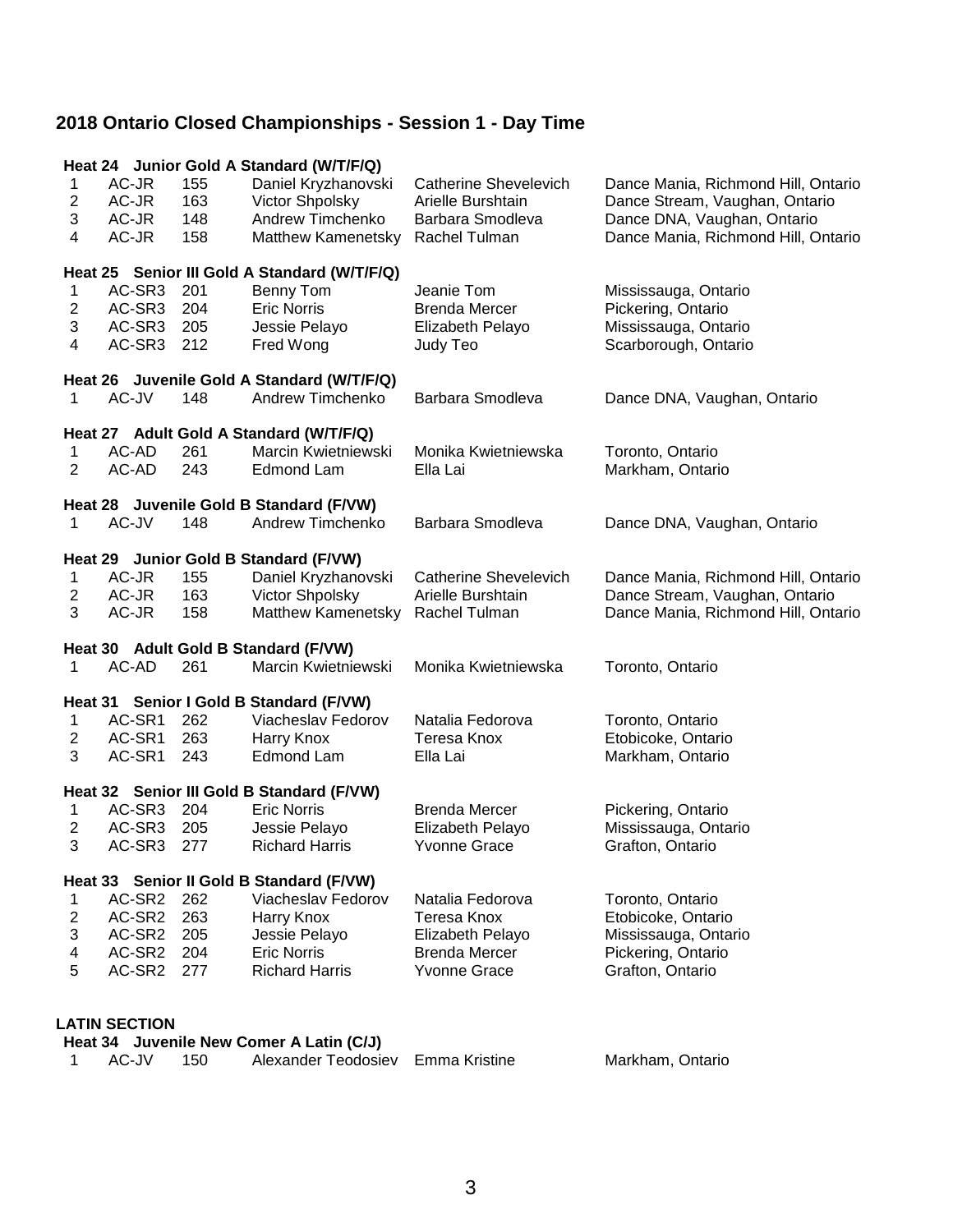|                         | Heat 35 Juvenile New Comer A Singles Latin (C/J) |     |                                                   |                           |                                     |  |  |
|-------------------------|--------------------------------------------------|-----|---------------------------------------------------|---------------------------|-------------------------------------|--|--|
| 1                       | AC-JV                                            | 162 | Idan Belopolski                                   | <b>Marielle Shvaitser</b> | Dance Stream, Vaughan, Ontario      |  |  |
|                         |                                                  |     |                                                   |                           |                                     |  |  |
|                         |                                                  |     | Heat 36 Juvenile Pre-Bronze A Singles Latin (C/J) |                           |                                     |  |  |
| 1                       | AC-JV                                            | 152 | Max Maidanik                                      | Michelle Sonkin           | Dance Mania, Richmond Hill, Ontario |  |  |
| $\overline{c}$          | AC-JV                                            | 162 | Idan Belopolski                                   | <b>Marielle Shvaitser</b> | Dance Stream, Vaughan, Ontario      |  |  |
| 3                       | AC-JV                                            | 269 | Karl Aniscenko                                    | Grace Tan                 | Richmond Hill, Ontario              |  |  |
|                         |                                                  |     | Heat 37 Juvenile Pre-Bronze A Latin (C/J)         |                           |                                     |  |  |
| 1                       | AC-JV                                            | 159 | Oscar Yeung                                       | Elizabeth Beri            | Dance Mania, Richmond Hill, Ontario |  |  |
| 2                       | AC-JV                                            | 169 | David Li                                          | Angeline Mu               | Markham, Ontario                    |  |  |
| 3                       | AC-JV                                            | 160 | Daniel Reunov                                     | Michelle Glaoubakh        | Dance Stream, Vaughan, Ontario      |  |  |
| 4                       | AC-JV                                            | 150 | Alexander Teodosiev                               | Emma Kristine             | Markham, Ontario                    |  |  |
|                         |                                                  |     |                                                   |                           |                                     |  |  |
|                         |                                                  |     | Heat 37A Junior Pre-Bronze A Latin (C/J)          |                           |                                     |  |  |
| 1                       | AC-JR                                            | 167 | Henry Wang                                        | Emily Zhuang              | Richmond Hill, Ontario              |  |  |
|                         |                                                  |     |                                                   |                           |                                     |  |  |
|                         |                                                  |     | Heat 38 Juvenile Pre-Bronze Singles Combo (W/C)   |                           |                                     |  |  |
| 1                       | AC-JV                                            | 157 | Ivan Kolomiyets                                   | Polina Kolomiyets         | Toronto, Ontario                    |  |  |
| 2                       | AC-JV                                            | 162 | Idan Belopolski                                   | <b>Marielle Shvaitser</b> | Dance Stream, Vaughan, Ontario      |  |  |
|                         |                                                  |     | Heat 39 Juvenile New Comer B Latin (S/R)          |                           |                                     |  |  |
| 1                       | AC-JV                                            | 150 | Alexander Teodosiev                               | Emma Kristine             | Markham, Ontario                    |  |  |
|                         |                                                  |     |                                                   |                           |                                     |  |  |
|                         |                                                  |     | Heat 40 Juvenile New Comer B Singles Latin (S/R)  |                           |                                     |  |  |
| 1                       | AC-JV                                            | 162 | Idan Belopolski                                   | <b>Marielle Shvaitser</b> | Dance Stream, Vaughan, Ontario      |  |  |
|                         |                                                  |     |                                                   |                           |                                     |  |  |
|                         |                                                  |     | Heat 41 Juvenile Pre-Bronze Combo (W/C)           |                           |                                     |  |  |
| 1                       | AC-JV                                            | 159 | Oscar Yeung                                       | Elizabeth Beri            | Dance Mania, Richmond Hill, Ontario |  |  |
| $\overline{\mathbf{c}}$ | AC-JV                                            | 160 | Daniel Reunov                                     | Michelle Glaoubakh        | Dance Stream, Vaughan, Ontario      |  |  |
| 3                       | AC-JV                                            | 169 | David Li                                          | Angeline Mu               | Markham, Ontario                    |  |  |
| 4                       | AC-JV                                            | 150 | Alexander Teodosiev                               | Emma Kristine             | Markham, Ontario                    |  |  |
|                         |                                                  |     | Heat 42 Juvenile Bronze A Latin (C/R/J)           |                           |                                     |  |  |
| 1                       | AC-JV                                            | 160 | Daniel Reunov                                     | Michelle Glaoubakh        | Dance Stream, Vaughan, Ontario      |  |  |
| $\overline{c}$          | AC-JV                                            | 164 | Zachary Sun                                       | Audrey Liang              | Markham, Ontario                    |  |  |
| 3                       | AC-JV                                            | 168 | Daniel Kaplun                                     | Michelle Krol             | Dance DNA, Vaughan, Ontario         |  |  |
|                         |                                                  |     |                                                   |                           |                                     |  |  |
|                         |                                                  |     | Heat 43 Juvenile Bronze A Singles Latin (C/R/J)   |                           |                                     |  |  |
| 1                       | AC-JV                                            | 157 | Ivan Kolomiyets                                   | Polina Kolomiyets         | Toronto, Ontario                    |  |  |
|                         | Heat 44 Junior Bronze A Latin (C/R/J)            |     |                                                   |                           |                                     |  |  |
| 1                       | AC-JR                                            | 166 | Lucas Kimelman                                    | Sadie Alter               | Toronto, Ontario                    |  |  |
| $\overline{c}$          | AC-JR                                            | 161 | Michael David                                     | Liza David                | Dance Stream, Vaughan, Ontario      |  |  |
| 3                       | AC-JR                                            | 165 | Andy Wu                                           | Ashley Fang               | Toronto, Ontario                    |  |  |
|                         |                                                  |     |                                                   |                           |                                     |  |  |
|                         |                                                  |     | Heat 45 Junior I Bronze A Singles Latin (C/R/J)   |                           |                                     |  |  |
| 1                       | AC-JR                                            | 269 | Karl Aniscenko                                    | Yola Xu                   | Richmond Hill, Ontario              |  |  |
|                         |                                                  |     |                                                   |                           |                                     |  |  |
|                         |                                                  |     | Heat 46 Senior II Bronze A Latin (C/R/J)          |                           |                                     |  |  |
| 1                       | AC-SR2 273                                       |     | Victor Quon                                       | Cherelyn Yap Quon         | Dance Mania, Richmond Hill, Ontario |  |  |
|                         |                                                  |     |                                                   |                           |                                     |  |  |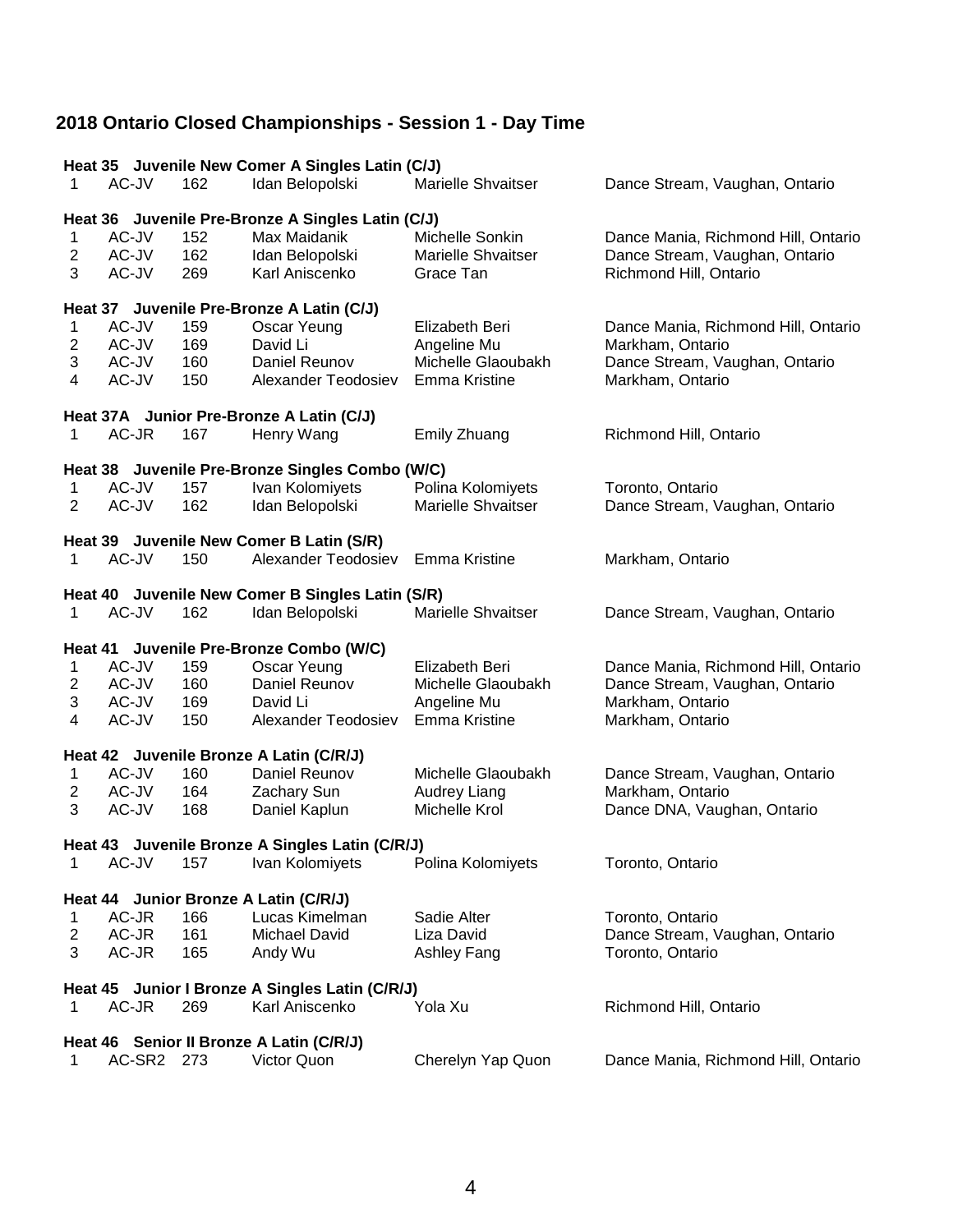|                | Heat 47 Juvenile New Comer Combo (W/C)         |     |                                                   |                           |                                     |  |  |  |  |
|----------------|------------------------------------------------|-----|---------------------------------------------------|---------------------------|-------------------------------------|--|--|--|--|
| 1              | AC-JV                                          | 150 | Alexander Teodosiev                               | Emma Kristine             | Markham, Ontario                    |  |  |  |  |
|                | Heat 48 Juvenile New Comer Singles Combo (W/C) |     |                                                   |                           |                                     |  |  |  |  |
| 1              | AC-JV                                          | 162 | Idan Belopolski                                   | Marielle Shvaitser        | Dance Stream, Vaughan, Ontario      |  |  |  |  |
|                | Heat 49 Junior Pre-Bronze Combo (W/C)          |     |                                                   |                           |                                     |  |  |  |  |
| $\mathbf 1$    | AC-JR                                          | 161 | Michael David                                     | Liza David                | Dance Stream, Vaughan, Ontario      |  |  |  |  |
| $\overline{2}$ | AC-JR                                          | 167 | Henry Wang                                        | <b>Emily Zhuang</b>       | Richmond Hill, Ontario              |  |  |  |  |
|                |                                                |     | Heat 50 Juvenile Pre-Bronze B Latin (S/R)         |                           |                                     |  |  |  |  |
| 1              | AC-JV                                          | 159 | Oscar Yeung                                       | Elizabeth Beri            | Dance Mania, Richmond Hill, Ontario |  |  |  |  |
| $\overline{c}$ | AC-JV                                          | 160 | Daniel Reunov                                     | Michelle Glaoubakh        | Dance Stream, Vaughan, Ontario      |  |  |  |  |
| 3              | AC-JV                                          | 169 | David Li                                          | Angeline Mu               | Markham, Ontario                    |  |  |  |  |
| 4              | AC-JV                                          | 150 | Alexander Teodosiev                               | Emma Kristine             | Markham, Ontario                    |  |  |  |  |
|                |                                                |     | Heat 50A Junior Pre-Bronze B Latin (S/R)          |                           |                                     |  |  |  |  |
| 1              | AC-JR                                          | 167 | Henry Wang                                        | Emily Zhuang              | Richmond Hill, Ontario              |  |  |  |  |
|                |                                                |     | Heat 51 Juvenile Pre-Bronze B Singles Latin (S/R) |                           |                                     |  |  |  |  |
| 1              | AC-JV                                          | 162 | Idan Belopolski                                   | <b>Marielle Shvaitser</b> | Dance Stream, Vaughan, Ontario      |  |  |  |  |
| $\overline{2}$ | AC-JV                                          | 152 | Max Maidanik                                      | Michelle Sonkin           | Dance Mania, Richmond Hill, Ontario |  |  |  |  |
| 3              | AC-JV                                          | 269 | Karl Aniscenko                                    | Grace Tan                 | Richmond Hill, Ontario              |  |  |  |  |
|                |                                                |     | Heat 52 Junior II Bronze A Singles Latin (C/R/J)  |                           |                                     |  |  |  |  |
| 1              | AC-JR                                          | 276 | Alex Klim                                         | Patricia Braginsky        | Vaughan, Ontario                    |  |  |  |  |
| 2              | AC-JR                                          | 269 | Karl Aniscenko                                    | Marina Nikitina           | Richmond Hill, Ontario              |  |  |  |  |
|                |                                                |     | Heat 53 Senior III Bronze A Latin (C/R/J)         |                           |                                     |  |  |  |  |
| 1              | AC-SR3 273                                     |     | Victor Quon                                       | Cherelyn Yap Quon         | Dance Mania, Richmond Hill, Ontario |  |  |  |  |
|                |                                                |     | Heat 54 Juvenile Bronze Combo (W/C/R/Q)           |                           |                                     |  |  |  |  |
| 1              | AC-JV                                          | 160 | Daniel Reunov                                     | Michelle Glaoubakh        | Dance Stream, Vaughan, Ontario      |  |  |  |  |
| $\overline{2}$ | AC-JV                                          | 164 | Zachary Sun                                       | Audrey Liang              | Markham, Ontario                    |  |  |  |  |
|                |                                                |     | Heat 55 Junior Bronze Combo (W/C/R/Q)             |                           |                                     |  |  |  |  |
| 1              | AC-JR                                          | 165 | Andy Wu                                           | Ashley Fang               | Toronto, Ontario                    |  |  |  |  |
| 2              | AC-JR                                          | 161 | <b>Michael David</b>                              | Liza David                | Dance Stream, Vaughan, Ontario      |  |  |  |  |
|                |                                                |     | Heat 56 Juvenile Bronze B Singles Latin (S/P)     |                           |                                     |  |  |  |  |
| 1              | AC-JV                                          | 157 | Ivan Kolomiyets                                   | Polina Kolomiyets         | Toronto, Ontario                    |  |  |  |  |
|                |                                                |     | Heat 57 Junior Bronze B Latin (S/P)               |                           |                                     |  |  |  |  |
| 1              | AC-JR                                          | 166 | Lucas Kimelman                                    | Sadie Alter               | Toronto, Ontario                    |  |  |  |  |
|                |                                                |     | Heat 58 Junior I Bronze B Singles Latin (S/P)     |                           |                                     |  |  |  |  |
| 1              | AC-JR                                          | 269 | Karl Aniscenko                                    | Yola Xu                   | Richmond Hill, Ontario              |  |  |  |  |
|                |                                                |     | Heat 59 Junior II Bronze B Singles Latin (S/P)    |                           |                                     |  |  |  |  |
| 1              | AC-JR                                          | 276 | Alex Klim                                         | Patricia Braginsky        | Vaughan, Ontario                    |  |  |  |  |
| $\overline{c}$ | AC-JR                                          | 269 | Karl Aniscenko                                    | Marina Nikitina           | Richmond Hill, Ontario              |  |  |  |  |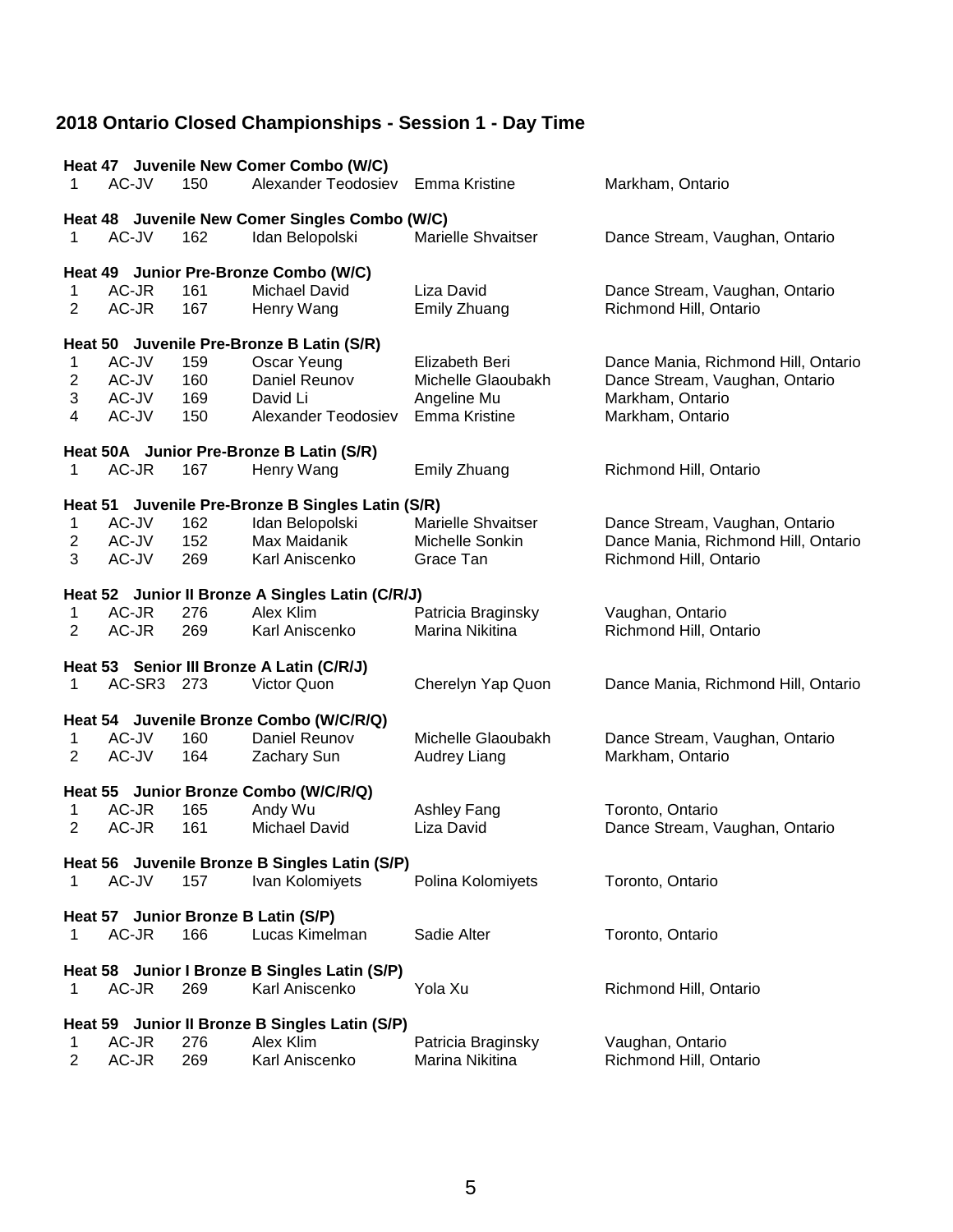| 1                                           | AC-JR                                     | 276                             | Heat 60 Junior Silver A Singles Latin (S/R/C)<br>Alex Klim                                                                                                 | Patricia Braginsky                                                                 | Vaughan, Ontario                                                                                                                                                |
|---------------------------------------------|-------------------------------------------|---------------------------------|------------------------------------------------------------------------------------------------------------------------------------------------------------|------------------------------------------------------------------------------------|-----------------------------------------------------------------------------------------------------------------------------------------------------------------|
| 1                                           | AC-YTH 269                                |                                 | Heat 61 Youth Silver A Singles Latin (S/R/C)<br>Karl Aniscenko                                                                                             | Erika Ma                                                                           | Richmond Hill, Ontario                                                                                                                                          |
| 1                                           | AC-YTH 281                                |                                 | Heat 61A Youth Silver A Latin (S/R/C)<br>Tom Kurlandski                                                                                                    | <b>Emily Roberts</b>                                                               | Dance DNA, Vaughan, ON                                                                                                                                          |
| 1                                           | AC-SR3 221                                |                                 | Heat 62 Senior III Silver A Latin (S/R/C)<br>Robert Duan                                                                                                   | Jacqueline Duan                                                                    | Vaughan, Ontario                                                                                                                                                |
| 1                                           | AC-JV                                     | 148                             | Heat 63 Juvenile Gold A Latin (S/C/R/J)<br>Andrew Timchenko                                                                                                | Barbara Smodleva                                                                   | Dance DNA, Vaughan, Ontario                                                                                                                                     |
| 1<br>$\overline{2}$<br>3                    | AC-JR<br>AC-JR<br>AC-JR                   | 155<br>152<br>162               | Heat 64 Junior Silver A Latin (S/R/C)<br>Daniel Kryzhanovski<br>Max Maidanik<br>Idan Belopolski                                                            | Catherine Shevelevich<br>Celine Amirova<br>Ilana Braginsky                         | Dance Mania, Richmond Hill, Ontario<br>Dance Mania, Richmond Hill, Ontario<br>Dance Stream, Vaughan, Ontario                                                    |
| 1                                           | AC-SR3 221                                |                                 | Heat 65 Senior III Silver B Latin (P/J)<br>Robert Duan                                                                                                     | Jacqueline Duan                                                                    | Vaughan, Ontario                                                                                                                                                |
| 1                                           | AC-JR                                     | 276                             | Heat 66 Junior Silver B Singles Latin (P/J)<br>Alex Klim                                                                                                   | Patricia Braginsky                                                                 | Vaughan, Ontario                                                                                                                                                |
| 1<br>$\overline{c}$<br>3                    | AC-JR<br>AC-JR<br>AC-JR                   | 157<br>155<br>163               | Heat 67 Junior Gold B Latin (C/P)<br>Ivan Kolomiyets<br>Daniel Kryzhanovski<br>Victor Shpolsky                                                             | Ariella Shribman<br><b>Catherine Shevelevich</b><br>Arielle Burshtain              | Toronto, Ontario<br>Dance Mania, Richmond Hill, Ontario<br>Dance Stream, Vaughan, Ontario                                                                       |
| 1<br>$\overline{c}$<br>3                    | AC-JR<br>AC-JR<br>AC-JR                   | 155<br>152<br>162               | Heat 68 Junior Silver B Latin (P/J)<br>Daniel Kryzhanovski<br>Max Maidanik<br>Idan Belopolski                                                              | Catherine Shevelevich<br>Celine Amirova<br>Ilana Braginsky                         | Dance Mania, Richmond Hill, Ontario<br>Dance Mania, Richmond Hill, Ontario<br>Dance Stream, Vaughan, Ontario                                                    |
| 1                                           | AC-YTH                                    | - 269                           | Heat 69 Youth Silver B Singles Latin (P/J)<br>Karl Aniscenko                                                                                               | Erika Ma                                                                           | Richmond Hill, Ontario                                                                                                                                          |
| 1<br>$\overline{\mathbf{c}}$<br>3<br>4<br>5 | AC-JR<br>AC-JR<br>AC-JR<br>AC-JR<br>AC-JR | 157<br>155<br>163<br>148<br>158 | Heat 70 Junior Gold A Latin (S/C/R/J)<br>Ivan Kolomiyets<br>Daniel Kryzhanovski<br>Victor Shpolsky<br>Andrew Timchenko<br>Matthew Kamenetsky Rachel Tulman | Ariella Shribman<br>Catherine Shevelevich<br>Arielle Burshtain<br>Barbara Smodleva | Toronto, Ontario<br>Dance Mania, Richmond Hill, Ontario<br>Dance Stream, Vaughan, Ontario<br>Dance DNA, Vaughan, Ontario<br>Dance Mania, Richmond Hill, Ontario |

### **END OF DAYTIME SESSION**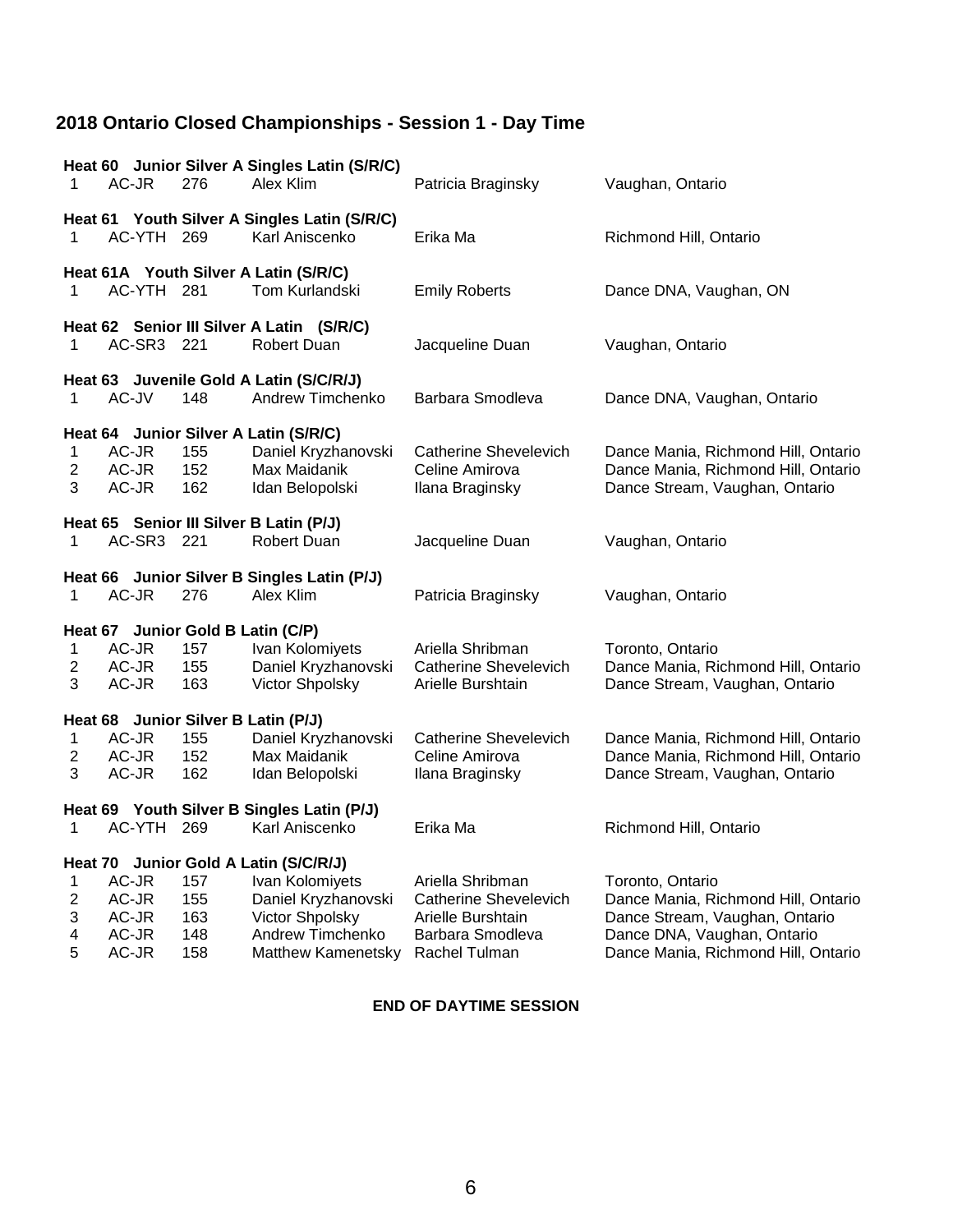| AC-SR1<br>$\mathbf 1$<br>260<br>Sebastian Lai<br>Susanna Ng<br>Richmond Hill, Ontario<br>$\overline{c}$<br>AC-SR1<br>219<br>Csilla Kosztak<br>Alexei Achinfiev<br>Hamilton, Ontario<br>3<br>AC-SR1<br>239<br>Jenny Erbei Chen<br>Toronto, Ontario<br>Ed Wong<br>AC-SR1<br>225<br>4<br>The Tran<br>Jacklyn Tran<br>Woodbridge, Ontario<br>Heat 72 Senior III Pre-Champ Standard (W/T/F/Q)<br>AC-SR3<br>$\mathbf 1$<br>203<br>Antal Ronaszeki<br><b>Caroline Ullalkar</b><br>Mississauga, Ontario<br>$\mathbf 2$<br>AC-SR3<br>238<br><b>Currie Chan</b><br>Judy Jing Liang Yu<br>Scarborough, Ontario<br>3<br>AC-SR3<br>256<br>Margaret Wong<br>Brampton, Ontario<br>Ignace Wong<br>4<br>AC-SR3<br>245<br>David Martin<br>Nancy Rooyakkers<br>Gloucester, Ontario<br>5<br>AC-SR3<br>231<br>Nelson Luk<br>Vera Luk<br>Markham, Ontario<br>6<br>217<br>AC-SR3<br>Henryk Stala<br>Linda She<br>Toronto, Ontario<br>Heat 73 Junior Pre-Champ Latin (S/C/R/J)<br>$\mathbf 1$<br>AC-JR<br>153<br><b>Tamir Azbel</b><br>Anna Kozyar<br>Richmond Hill, Ontario<br>$\overline{c}$<br>AC-JR<br>154<br>Dennis Gluskin<br>Anna Perzan<br>Richmond Hill, Ontario<br>3<br><b>AC-JR 151</b><br>Thomas Zinger Sarah Stolarsky Toronto, Ontario<br>Heat 74 Youth Pre-Champ Latin (S/C/R/J)<br>$\mathbf{1}$<br>AC-YTH 271<br>Nicholas Quon<br><b>Shany Marks</b><br>Richmond Hill, Ontario<br>Heat 75 Senior II Pre-Champ Standard (W/T/F/Q)<br>AC-SR2<br>260<br>Sebastian Lai<br>Susanna Ng<br>1<br>Richmond Hill, Ontario<br>$\mathbf 2$<br>AC-SR2<br>258<br>Toronto, Ontario<br>John Yamaguchi<br>Alice Lam<br>3<br>AC-SR2<br>203<br>Antal Ronaszeki<br><b>Caroline Ullalkar</b><br>Mississauga, Ontario<br>$\overline{\mathbf{4}}$<br>AC-SR2<br>264<br>Adam Zielinski<br>Anita Zielinska<br>Toronto, Ontario<br>5<br>AC-SR2<br>256<br>Ignace Wong<br>Margaret Wong<br>Brampton, Ontario<br>6<br>AC-SR2<br>239<br>Ed Wong<br>Jenny Erbei Chen<br>Toronto, Ontario<br>$\overline{7}$<br>AC-SR2<br>225<br>The Tran<br>Jacklyn Tran<br>Woodbridge, Ontario<br>Heat 76<br>Senior III Championship Standard (W/T/VW/F/Q)<br>AC-SR3<br>237<br>William Lee<br>Fiona Tam<br>1<br>Toronto, Ontario<br>$\overline{c}$<br>AC-SR3<br>210<br>Toronto, Ontario<br>Kam Young<br>Rosita Young<br>3<br>AC-SR3<br>280<br>Sunny So<br>Toronto, Ontario<br>Lina Yu<br>4<br>267<br>Augustine Wong<br>AC-SR3<br>Toronto, Ontario<br>Catherine Wong<br>5<br>259<br>AC-SR3<br>David Wong<br>Richmond Hill, Ontario<br>Maybo Yee<br>$\,6$<br>AC-SR3<br>268<br>Eagle Leung<br>Hannah Ng<br>Toronto, Ontario<br>$\overline{7}$<br>AC-SR3<br>229<br>Karen Tyo<br>Mark Tyo<br>Cornwall, Ontario<br>8<br>AC-SR3<br>254<br>Ben Tam<br>Flora Yim<br>North York, Ontario<br>9<br>AC-SR3<br>238<br>Currie Chan<br>Judy Jing Liang Yu<br>Scarborough, Ontario<br>9<br>AC-SR3<br>235<br>Kevin Yee Loong<br>Angela Yee Loong<br>Oakville, Ontario<br>AC-SR3<br>11<br>258<br>John Yamaguchi<br>Alice Lam<br>Toronto, Ontario<br>12<br>AC-SR3<br>218<br>Glen Shenton<br><b>Isabelle Shenton</b><br>Woodstock, Ontario<br>13<br>AC-SR3<br>264<br>Adam Zielinski<br>Anita Zielinska<br>Toronto, Ontario<br>AC-SR3<br>14<br>240<br>Sam Hui<br>Markham, Ontario<br>Anita Leung<br>15<br>AC-SR3<br>256<br>Margaret Wong<br>Brampton, Ontario<br>Ignace Wong |    |        |     | Heat 71 Senior I Pre-Champ Standard (W/T/F/Q) |                  |                     |
|------------------------------------------------------------------------------------------------------------------------------------------------------------------------------------------------------------------------------------------------------------------------------------------------------------------------------------------------------------------------------------------------------------------------------------------------------------------------------------------------------------------------------------------------------------------------------------------------------------------------------------------------------------------------------------------------------------------------------------------------------------------------------------------------------------------------------------------------------------------------------------------------------------------------------------------------------------------------------------------------------------------------------------------------------------------------------------------------------------------------------------------------------------------------------------------------------------------------------------------------------------------------------------------------------------------------------------------------------------------------------------------------------------------------------------------------------------------------------------------------------------------------------------------------------------------------------------------------------------------------------------------------------------------------------------------------------------------------------------------------------------------------------------------------------------------------------------------------------------------------------------------------------------------------------------------------------------------------------------------------------------------------------------------------------------------------------------------------------------------------------------------------------------------------------------------------------------------------------------------------------------------------------------------------------------------------------------------------------------------------------------------------------------------------------------------------------------------------------------------------------------------------------------------------------------------------------------------------------------------------------------------------------------------------------------------------------------------------------------------------------------------------------------------------------------------------------------------------------------------------------------------------------------------------------------------------------------------------------------------------------------------------------------------------------------------------------------------------------------------------------------------------------------------------------------------------------------------------------------------------------------------------------------------------|----|--------|-----|-----------------------------------------------|------------------|---------------------|
|                                                                                                                                                                                                                                                                                                                                                                                                                                                                                                                                                                                                                                                                                                                                                                                                                                                                                                                                                                                                                                                                                                                                                                                                                                                                                                                                                                                                                                                                                                                                                                                                                                                                                                                                                                                                                                                                                                                                                                                                                                                                                                                                                                                                                                                                                                                                                                                                                                                                                                                                                                                                                                                                                                                                                                                                                                                                                                                                                                                                                                                                                                                                                                                                                                                                                                |    |        |     |                                               |                  |                     |
|                                                                                                                                                                                                                                                                                                                                                                                                                                                                                                                                                                                                                                                                                                                                                                                                                                                                                                                                                                                                                                                                                                                                                                                                                                                                                                                                                                                                                                                                                                                                                                                                                                                                                                                                                                                                                                                                                                                                                                                                                                                                                                                                                                                                                                                                                                                                                                                                                                                                                                                                                                                                                                                                                                                                                                                                                                                                                                                                                                                                                                                                                                                                                                                                                                                                                                |    |        |     |                                               |                  |                     |
|                                                                                                                                                                                                                                                                                                                                                                                                                                                                                                                                                                                                                                                                                                                                                                                                                                                                                                                                                                                                                                                                                                                                                                                                                                                                                                                                                                                                                                                                                                                                                                                                                                                                                                                                                                                                                                                                                                                                                                                                                                                                                                                                                                                                                                                                                                                                                                                                                                                                                                                                                                                                                                                                                                                                                                                                                                                                                                                                                                                                                                                                                                                                                                                                                                                                                                |    |        |     |                                               |                  |                     |
|                                                                                                                                                                                                                                                                                                                                                                                                                                                                                                                                                                                                                                                                                                                                                                                                                                                                                                                                                                                                                                                                                                                                                                                                                                                                                                                                                                                                                                                                                                                                                                                                                                                                                                                                                                                                                                                                                                                                                                                                                                                                                                                                                                                                                                                                                                                                                                                                                                                                                                                                                                                                                                                                                                                                                                                                                                                                                                                                                                                                                                                                                                                                                                                                                                                                                                |    |        |     |                                               |                  |                     |
|                                                                                                                                                                                                                                                                                                                                                                                                                                                                                                                                                                                                                                                                                                                                                                                                                                                                                                                                                                                                                                                                                                                                                                                                                                                                                                                                                                                                                                                                                                                                                                                                                                                                                                                                                                                                                                                                                                                                                                                                                                                                                                                                                                                                                                                                                                                                                                                                                                                                                                                                                                                                                                                                                                                                                                                                                                                                                                                                                                                                                                                                                                                                                                                                                                                                                                |    |        |     |                                               |                  |                     |
|                                                                                                                                                                                                                                                                                                                                                                                                                                                                                                                                                                                                                                                                                                                                                                                                                                                                                                                                                                                                                                                                                                                                                                                                                                                                                                                                                                                                                                                                                                                                                                                                                                                                                                                                                                                                                                                                                                                                                                                                                                                                                                                                                                                                                                                                                                                                                                                                                                                                                                                                                                                                                                                                                                                                                                                                                                                                                                                                                                                                                                                                                                                                                                                                                                                                                                |    |        |     |                                               |                  |                     |
|                                                                                                                                                                                                                                                                                                                                                                                                                                                                                                                                                                                                                                                                                                                                                                                                                                                                                                                                                                                                                                                                                                                                                                                                                                                                                                                                                                                                                                                                                                                                                                                                                                                                                                                                                                                                                                                                                                                                                                                                                                                                                                                                                                                                                                                                                                                                                                                                                                                                                                                                                                                                                                                                                                                                                                                                                                                                                                                                                                                                                                                                                                                                                                                                                                                                                                |    |        |     |                                               |                  |                     |
|                                                                                                                                                                                                                                                                                                                                                                                                                                                                                                                                                                                                                                                                                                                                                                                                                                                                                                                                                                                                                                                                                                                                                                                                                                                                                                                                                                                                                                                                                                                                                                                                                                                                                                                                                                                                                                                                                                                                                                                                                                                                                                                                                                                                                                                                                                                                                                                                                                                                                                                                                                                                                                                                                                                                                                                                                                                                                                                                                                                                                                                                                                                                                                                                                                                                                                |    |        |     |                                               |                  |                     |
|                                                                                                                                                                                                                                                                                                                                                                                                                                                                                                                                                                                                                                                                                                                                                                                                                                                                                                                                                                                                                                                                                                                                                                                                                                                                                                                                                                                                                                                                                                                                                                                                                                                                                                                                                                                                                                                                                                                                                                                                                                                                                                                                                                                                                                                                                                                                                                                                                                                                                                                                                                                                                                                                                                                                                                                                                                                                                                                                                                                                                                                                                                                                                                                                                                                                                                |    |        |     |                                               |                  |                     |
|                                                                                                                                                                                                                                                                                                                                                                                                                                                                                                                                                                                                                                                                                                                                                                                                                                                                                                                                                                                                                                                                                                                                                                                                                                                                                                                                                                                                                                                                                                                                                                                                                                                                                                                                                                                                                                                                                                                                                                                                                                                                                                                                                                                                                                                                                                                                                                                                                                                                                                                                                                                                                                                                                                                                                                                                                                                                                                                                                                                                                                                                                                                                                                                                                                                                                                |    |        |     |                                               |                  |                     |
|                                                                                                                                                                                                                                                                                                                                                                                                                                                                                                                                                                                                                                                                                                                                                                                                                                                                                                                                                                                                                                                                                                                                                                                                                                                                                                                                                                                                                                                                                                                                                                                                                                                                                                                                                                                                                                                                                                                                                                                                                                                                                                                                                                                                                                                                                                                                                                                                                                                                                                                                                                                                                                                                                                                                                                                                                                                                                                                                                                                                                                                                                                                                                                                                                                                                                                |    |        |     |                                               |                  |                     |
|                                                                                                                                                                                                                                                                                                                                                                                                                                                                                                                                                                                                                                                                                                                                                                                                                                                                                                                                                                                                                                                                                                                                                                                                                                                                                                                                                                                                                                                                                                                                                                                                                                                                                                                                                                                                                                                                                                                                                                                                                                                                                                                                                                                                                                                                                                                                                                                                                                                                                                                                                                                                                                                                                                                                                                                                                                                                                                                                                                                                                                                                                                                                                                                                                                                                                                |    |        |     |                                               |                  |                     |
|                                                                                                                                                                                                                                                                                                                                                                                                                                                                                                                                                                                                                                                                                                                                                                                                                                                                                                                                                                                                                                                                                                                                                                                                                                                                                                                                                                                                                                                                                                                                                                                                                                                                                                                                                                                                                                                                                                                                                                                                                                                                                                                                                                                                                                                                                                                                                                                                                                                                                                                                                                                                                                                                                                                                                                                                                                                                                                                                                                                                                                                                                                                                                                                                                                                                                                |    |        |     |                                               |                  |                     |
|                                                                                                                                                                                                                                                                                                                                                                                                                                                                                                                                                                                                                                                                                                                                                                                                                                                                                                                                                                                                                                                                                                                                                                                                                                                                                                                                                                                                                                                                                                                                                                                                                                                                                                                                                                                                                                                                                                                                                                                                                                                                                                                                                                                                                                                                                                                                                                                                                                                                                                                                                                                                                                                                                                                                                                                                                                                                                                                                                                                                                                                                                                                                                                                                                                                                                                |    |        |     |                                               |                  |                     |
|                                                                                                                                                                                                                                                                                                                                                                                                                                                                                                                                                                                                                                                                                                                                                                                                                                                                                                                                                                                                                                                                                                                                                                                                                                                                                                                                                                                                                                                                                                                                                                                                                                                                                                                                                                                                                                                                                                                                                                                                                                                                                                                                                                                                                                                                                                                                                                                                                                                                                                                                                                                                                                                                                                                                                                                                                                                                                                                                                                                                                                                                                                                                                                                                                                                                                                |    |        |     |                                               |                  |                     |
|                                                                                                                                                                                                                                                                                                                                                                                                                                                                                                                                                                                                                                                                                                                                                                                                                                                                                                                                                                                                                                                                                                                                                                                                                                                                                                                                                                                                                                                                                                                                                                                                                                                                                                                                                                                                                                                                                                                                                                                                                                                                                                                                                                                                                                                                                                                                                                                                                                                                                                                                                                                                                                                                                                                                                                                                                                                                                                                                                                                                                                                                                                                                                                                                                                                                                                |    |        |     |                                               |                  |                     |
|                                                                                                                                                                                                                                                                                                                                                                                                                                                                                                                                                                                                                                                                                                                                                                                                                                                                                                                                                                                                                                                                                                                                                                                                                                                                                                                                                                                                                                                                                                                                                                                                                                                                                                                                                                                                                                                                                                                                                                                                                                                                                                                                                                                                                                                                                                                                                                                                                                                                                                                                                                                                                                                                                                                                                                                                                                                                                                                                                                                                                                                                                                                                                                                                                                                                                                |    |        |     |                                               |                  |                     |
|                                                                                                                                                                                                                                                                                                                                                                                                                                                                                                                                                                                                                                                                                                                                                                                                                                                                                                                                                                                                                                                                                                                                                                                                                                                                                                                                                                                                                                                                                                                                                                                                                                                                                                                                                                                                                                                                                                                                                                                                                                                                                                                                                                                                                                                                                                                                                                                                                                                                                                                                                                                                                                                                                                                                                                                                                                                                                                                                                                                                                                                                                                                                                                                                                                                                                                |    |        |     |                                               |                  |                     |
|                                                                                                                                                                                                                                                                                                                                                                                                                                                                                                                                                                                                                                                                                                                                                                                                                                                                                                                                                                                                                                                                                                                                                                                                                                                                                                                                                                                                                                                                                                                                                                                                                                                                                                                                                                                                                                                                                                                                                                                                                                                                                                                                                                                                                                                                                                                                                                                                                                                                                                                                                                                                                                                                                                                                                                                                                                                                                                                                                                                                                                                                                                                                                                                                                                                                                                |    |        |     |                                               |                  |                     |
|                                                                                                                                                                                                                                                                                                                                                                                                                                                                                                                                                                                                                                                                                                                                                                                                                                                                                                                                                                                                                                                                                                                                                                                                                                                                                                                                                                                                                                                                                                                                                                                                                                                                                                                                                                                                                                                                                                                                                                                                                                                                                                                                                                                                                                                                                                                                                                                                                                                                                                                                                                                                                                                                                                                                                                                                                                                                                                                                                                                                                                                                                                                                                                                                                                                                                                |    |        |     |                                               |                  |                     |
|                                                                                                                                                                                                                                                                                                                                                                                                                                                                                                                                                                                                                                                                                                                                                                                                                                                                                                                                                                                                                                                                                                                                                                                                                                                                                                                                                                                                                                                                                                                                                                                                                                                                                                                                                                                                                                                                                                                                                                                                                                                                                                                                                                                                                                                                                                                                                                                                                                                                                                                                                                                                                                                                                                                                                                                                                                                                                                                                                                                                                                                                                                                                                                                                                                                                                                |    |        |     |                                               |                  |                     |
|                                                                                                                                                                                                                                                                                                                                                                                                                                                                                                                                                                                                                                                                                                                                                                                                                                                                                                                                                                                                                                                                                                                                                                                                                                                                                                                                                                                                                                                                                                                                                                                                                                                                                                                                                                                                                                                                                                                                                                                                                                                                                                                                                                                                                                                                                                                                                                                                                                                                                                                                                                                                                                                                                                                                                                                                                                                                                                                                                                                                                                                                                                                                                                                                                                                                                                |    |        |     |                                               |                  |                     |
|                                                                                                                                                                                                                                                                                                                                                                                                                                                                                                                                                                                                                                                                                                                                                                                                                                                                                                                                                                                                                                                                                                                                                                                                                                                                                                                                                                                                                                                                                                                                                                                                                                                                                                                                                                                                                                                                                                                                                                                                                                                                                                                                                                                                                                                                                                                                                                                                                                                                                                                                                                                                                                                                                                                                                                                                                                                                                                                                                                                                                                                                                                                                                                                                                                                                                                |    |        |     |                                               |                  |                     |
|                                                                                                                                                                                                                                                                                                                                                                                                                                                                                                                                                                                                                                                                                                                                                                                                                                                                                                                                                                                                                                                                                                                                                                                                                                                                                                                                                                                                                                                                                                                                                                                                                                                                                                                                                                                                                                                                                                                                                                                                                                                                                                                                                                                                                                                                                                                                                                                                                                                                                                                                                                                                                                                                                                                                                                                                                                                                                                                                                                                                                                                                                                                                                                                                                                                                                                |    |        |     |                                               |                  |                     |
|                                                                                                                                                                                                                                                                                                                                                                                                                                                                                                                                                                                                                                                                                                                                                                                                                                                                                                                                                                                                                                                                                                                                                                                                                                                                                                                                                                                                                                                                                                                                                                                                                                                                                                                                                                                                                                                                                                                                                                                                                                                                                                                                                                                                                                                                                                                                                                                                                                                                                                                                                                                                                                                                                                                                                                                                                                                                                                                                                                                                                                                                                                                                                                                                                                                                                                |    |        |     |                                               |                  |                     |
|                                                                                                                                                                                                                                                                                                                                                                                                                                                                                                                                                                                                                                                                                                                                                                                                                                                                                                                                                                                                                                                                                                                                                                                                                                                                                                                                                                                                                                                                                                                                                                                                                                                                                                                                                                                                                                                                                                                                                                                                                                                                                                                                                                                                                                                                                                                                                                                                                                                                                                                                                                                                                                                                                                                                                                                                                                                                                                                                                                                                                                                                                                                                                                                                                                                                                                |    |        |     |                                               |                  |                     |
|                                                                                                                                                                                                                                                                                                                                                                                                                                                                                                                                                                                                                                                                                                                                                                                                                                                                                                                                                                                                                                                                                                                                                                                                                                                                                                                                                                                                                                                                                                                                                                                                                                                                                                                                                                                                                                                                                                                                                                                                                                                                                                                                                                                                                                                                                                                                                                                                                                                                                                                                                                                                                                                                                                                                                                                                                                                                                                                                                                                                                                                                                                                                                                                                                                                                                                |    |        |     |                                               |                  |                     |
|                                                                                                                                                                                                                                                                                                                                                                                                                                                                                                                                                                                                                                                                                                                                                                                                                                                                                                                                                                                                                                                                                                                                                                                                                                                                                                                                                                                                                                                                                                                                                                                                                                                                                                                                                                                                                                                                                                                                                                                                                                                                                                                                                                                                                                                                                                                                                                                                                                                                                                                                                                                                                                                                                                                                                                                                                                                                                                                                                                                                                                                                                                                                                                                                                                                                                                |    |        |     |                                               |                  |                     |
|                                                                                                                                                                                                                                                                                                                                                                                                                                                                                                                                                                                                                                                                                                                                                                                                                                                                                                                                                                                                                                                                                                                                                                                                                                                                                                                                                                                                                                                                                                                                                                                                                                                                                                                                                                                                                                                                                                                                                                                                                                                                                                                                                                                                                                                                                                                                                                                                                                                                                                                                                                                                                                                                                                                                                                                                                                                                                                                                                                                                                                                                                                                                                                                                                                                                                                |    |        |     |                                               |                  |                     |
|                                                                                                                                                                                                                                                                                                                                                                                                                                                                                                                                                                                                                                                                                                                                                                                                                                                                                                                                                                                                                                                                                                                                                                                                                                                                                                                                                                                                                                                                                                                                                                                                                                                                                                                                                                                                                                                                                                                                                                                                                                                                                                                                                                                                                                                                                                                                                                                                                                                                                                                                                                                                                                                                                                                                                                                                                                                                                                                                                                                                                                                                                                                                                                                                                                                                                                |    |        |     |                                               |                  |                     |
|                                                                                                                                                                                                                                                                                                                                                                                                                                                                                                                                                                                                                                                                                                                                                                                                                                                                                                                                                                                                                                                                                                                                                                                                                                                                                                                                                                                                                                                                                                                                                                                                                                                                                                                                                                                                                                                                                                                                                                                                                                                                                                                                                                                                                                                                                                                                                                                                                                                                                                                                                                                                                                                                                                                                                                                                                                                                                                                                                                                                                                                                                                                                                                                                                                                                                                |    |        |     |                                               |                  |                     |
|                                                                                                                                                                                                                                                                                                                                                                                                                                                                                                                                                                                                                                                                                                                                                                                                                                                                                                                                                                                                                                                                                                                                                                                                                                                                                                                                                                                                                                                                                                                                                                                                                                                                                                                                                                                                                                                                                                                                                                                                                                                                                                                                                                                                                                                                                                                                                                                                                                                                                                                                                                                                                                                                                                                                                                                                                                                                                                                                                                                                                                                                                                                                                                                                                                                                                                |    |        |     |                                               |                  |                     |
|                                                                                                                                                                                                                                                                                                                                                                                                                                                                                                                                                                                                                                                                                                                                                                                                                                                                                                                                                                                                                                                                                                                                                                                                                                                                                                                                                                                                                                                                                                                                                                                                                                                                                                                                                                                                                                                                                                                                                                                                                                                                                                                                                                                                                                                                                                                                                                                                                                                                                                                                                                                                                                                                                                                                                                                                                                                                                                                                                                                                                                                                                                                                                                                                                                                                                                |    |        |     |                                               |                  |                     |
|                                                                                                                                                                                                                                                                                                                                                                                                                                                                                                                                                                                                                                                                                                                                                                                                                                                                                                                                                                                                                                                                                                                                                                                                                                                                                                                                                                                                                                                                                                                                                                                                                                                                                                                                                                                                                                                                                                                                                                                                                                                                                                                                                                                                                                                                                                                                                                                                                                                                                                                                                                                                                                                                                                                                                                                                                                                                                                                                                                                                                                                                                                                                                                                                                                                                                                |    |        |     |                                               |                  |                     |
|                                                                                                                                                                                                                                                                                                                                                                                                                                                                                                                                                                                                                                                                                                                                                                                                                                                                                                                                                                                                                                                                                                                                                                                                                                                                                                                                                                                                                                                                                                                                                                                                                                                                                                                                                                                                                                                                                                                                                                                                                                                                                                                                                                                                                                                                                                                                                                                                                                                                                                                                                                                                                                                                                                                                                                                                                                                                                                                                                                                                                                                                                                                                                                                                                                                                                                |    |        |     |                                               |                  |                     |
|                                                                                                                                                                                                                                                                                                                                                                                                                                                                                                                                                                                                                                                                                                                                                                                                                                                                                                                                                                                                                                                                                                                                                                                                                                                                                                                                                                                                                                                                                                                                                                                                                                                                                                                                                                                                                                                                                                                                                                                                                                                                                                                                                                                                                                                                                                                                                                                                                                                                                                                                                                                                                                                                                                                                                                                                                                                                                                                                                                                                                                                                                                                                                                                                                                                                                                |    |        |     |                                               |                  |                     |
|                                                                                                                                                                                                                                                                                                                                                                                                                                                                                                                                                                                                                                                                                                                                                                                                                                                                                                                                                                                                                                                                                                                                                                                                                                                                                                                                                                                                                                                                                                                                                                                                                                                                                                                                                                                                                                                                                                                                                                                                                                                                                                                                                                                                                                                                                                                                                                                                                                                                                                                                                                                                                                                                                                                                                                                                                                                                                                                                                                                                                                                                                                                                                                                                                                                                                                |    |        |     |                                               |                  |                     |
|                                                                                                                                                                                                                                                                                                                                                                                                                                                                                                                                                                                                                                                                                                                                                                                                                                                                                                                                                                                                                                                                                                                                                                                                                                                                                                                                                                                                                                                                                                                                                                                                                                                                                                                                                                                                                                                                                                                                                                                                                                                                                                                                                                                                                                                                                                                                                                                                                                                                                                                                                                                                                                                                                                                                                                                                                                                                                                                                                                                                                                                                                                                                                                                                                                                                                                |    |        |     |                                               |                  |                     |
|                                                                                                                                                                                                                                                                                                                                                                                                                                                                                                                                                                                                                                                                                                                                                                                                                                                                                                                                                                                                                                                                                                                                                                                                                                                                                                                                                                                                                                                                                                                                                                                                                                                                                                                                                                                                                                                                                                                                                                                                                                                                                                                                                                                                                                                                                                                                                                                                                                                                                                                                                                                                                                                                                                                                                                                                                                                                                                                                                                                                                                                                                                                                                                                                                                                                                                |    |        |     |                                               |                  |                     |
|                                                                                                                                                                                                                                                                                                                                                                                                                                                                                                                                                                                                                                                                                                                                                                                                                                                                                                                                                                                                                                                                                                                                                                                                                                                                                                                                                                                                                                                                                                                                                                                                                                                                                                                                                                                                                                                                                                                                                                                                                                                                                                                                                                                                                                                                                                                                                                                                                                                                                                                                                                                                                                                                                                                                                                                                                                                                                                                                                                                                                                                                                                                                                                                                                                                                                                |    |        |     |                                               |                  |                     |
|                                                                                                                                                                                                                                                                                                                                                                                                                                                                                                                                                                                                                                                                                                                                                                                                                                                                                                                                                                                                                                                                                                                                                                                                                                                                                                                                                                                                                                                                                                                                                                                                                                                                                                                                                                                                                                                                                                                                                                                                                                                                                                                                                                                                                                                                                                                                                                                                                                                                                                                                                                                                                                                                                                                                                                                                                                                                                                                                                                                                                                                                                                                                                                                                                                                                                                |    |        |     |                                               |                  |                     |
|                                                                                                                                                                                                                                                                                                                                                                                                                                                                                                                                                                                                                                                                                                                                                                                                                                                                                                                                                                                                                                                                                                                                                                                                                                                                                                                                                                                                                                                                                                                                                                                                                                                                                                                                                                                                                                                                                                                                                                                                                                                                                                                                                                                                                                                                                                                                                                                                                                                                                                                                                                                                                                                                                                                                                                                                                                                                                                                                                                                                                                                                                                                                                                                                                                                                                                | 16 | AC-SR3 | 245 | David Martin                                  | Nancy Rooyakkers | Gloucester, Ontario |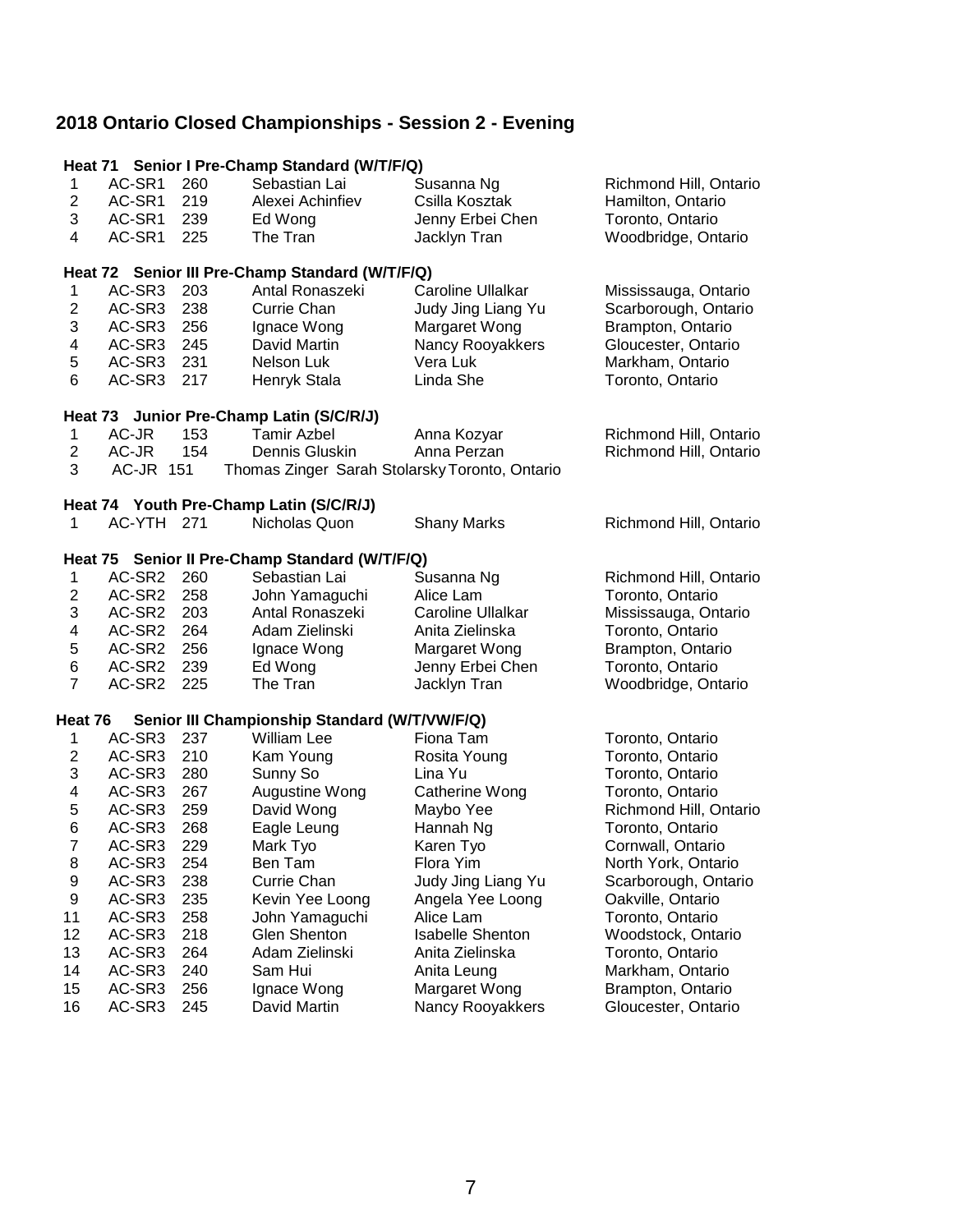|                         |                |     | Heat 77 Under 21 Championship Latin (S/C/R/P/J)      |                            |                        |
|-------------------------|----------------|-----|------------------------------------------------------|----------------------------|------------------------|
| 1                       | <b>AC-U21</b>  | 265 | Nikita Babaev                                        | Michelle Bromberg          | Vaughan, Ontario       |
| $\overline{2}$          | <b>AC-U21</b>  | 270 | <b>Brian Emmanuels</b>                               | Michelle Somin             | Richmond Hill, Ontario |
| 3                       | <b>AC-U21</b>  | 279 | Eric Cherniavski                                     | Polina Burneiko            | Toronto, Ontario       |
| 4                       | <b>AC-U21</b>  | 276 | Alex Klim                                            | Alexandra Vidinova         | Vaughan, Ontario       |
|                         |                |     |                                                      |                            |                        |
|                         |                |     | Heat 78 Senior II Championship Standard (W/T/VW/F/Q) |                            |                        |
| $\mathbf 1$             | AC-SR2         | 206 | Horace Hu                                            | Agnes Yuan                 | Markham, Ontario       |
| $\overline{2}$          | AC-SR2         | 210 | Kam Young                                            | Rosita Young               | Toronto, Ontario       |
| 3                       | AC-SR2         | 280 | Sunny So                                             | Lina Yu                    | Toronto, Ontario       |
| 4                       | AC-SR2         | 267 | Augustine Wong                                       | Catherine Wong             | Toronto, Ontario       |
| 5                       | AC-SR2         | 268 | Eagle Leung                                          | Hannah Ng                  | Toronto, Ontario       |
| 6                       | AC-SR2         | 259 | David Wong                                           | Maybo Yee                  | Richmond Hill, Ontario |
| $\overline{7}$          | AC-SR2         | 235 | Kevin Yee Loong                                      | Angela Yee Loong           | Oakville, Ontario      |
| 8                       | AC-SR2         | 218 | Glen Shenton                                         | <b>Isabelle Shenton</b>    | Woodstock, Ontario     |
|                         |                |     |                                                      |                            |                        |
|                         |                |     | Heat 79 Junior Championship Latin (S/C/R/P/J)        |                            |                        |
| $\mathbf 1$             | AC-JR<br>AC-JR | 153 | <b>Tamir Azbel</b>                                   | Anna Kozyar<br>Anna Perzan | Richmond Hill, Ontario |
| $\overline{\mathbf{c}}$ |                | 154 | Dennis Gluskin                                       |                            | Richmond Hill, Ontario |
| 3                       | AC-JR          | 151 | Thomas Zinger                                        | Sarah Stolarsky            | Toronto, Ontario       |
|                         |                |     | Heat 80 Senior IV Championship Standard (W/T/VW/F/Q) |                            |                        |
| 1                       | AC-SR4         | 259 | David Wong                                           | Maybo Yee                  | Richmond Hill, Ontario |
| $\overline{\mathbf{c}}$ | AC-SR4         | 240 | Sam Hui                                              | Anita Leung                | Markham, Ontario       |
| 3                       | AC-SR4         | 231 | Nelson Luk                                           | Vera Luk                   | Markham, Ontario       |
| $\overline{4}$          | AC-SR4         | 217 | Henryk Stala                                         | Linda She                  | Toronto, Ontario       |
|                         |                |     |                                                      |                            |                        |
|                         |                |     | Heat 81 Senior I Championship Standard (W/T/VW/F/Q)  |                            |                        |
| 1                       | AC-SR1         | 237 | <b>William Lee</b>                                   | Fiona Tam                  | Toronto, Ontario       |
| $\overline{2}$          | AC-SR1         | 219 | Alexei Achinfiev                                     | Csilla Kosztak             | Hamilton, Ontario      |
|                         |                |     | Heat 82 Youth Championship Latin (S/C/R/P/J)         |                            |                        |
| 1                       | AC-YTH         | 265 | Nikita Babaev                                        | Michelle Bromberg          | Vaughan, Ontario       |
| $\overline{2}$          | AC-YTH         | 253 | Eli Blyuss                                           | <b>Beatrice Oberfeld</b>   | Thornhill, Ontario     |
| 3                       | AC-YTH         | 275 | Leon Shvaitser                                       | Alissa Guissine            | Vaughan, Ontario       |
| 4                       | AC-YTH         | 271 | Nicholas Quon                                        | <b>Shany Marks</b>         | Richmond Hill, Ontario |
| 5                       | AC-YTH         | 279 | Eric Cherniavski                                     | Polina Burneiko            | Toronto, Ontario       |
| 6                       | AC-YTH         | 276 | Alex Klim                                            | Alexandra Vidinova         | Vaughan, Ontario       |
|                         |                |     |                                                      |                            |                        |
|                         |                |     | Heat 83 Combined 120 years Standard (W/T/F)          |                            |                        |
| 1                       | AC-SR4         | 254 | Ben Tam                                              | Flora Yim                  | North York, Ontario    |
| $\overline{\mathbf{c}}$ | AC-SR4         | 258 | John Yamaguchi                                       | Alice Lam                  | Toronto, Ontario       |
| 3                       | AC-SR4         | 231 | Nelson Luk                                           | Vera Luk                   | Markham, Ontario       |
| 4                       | AC-SR4         | 217 | Henryk Stala                                         | Linda She                  | Toronto, Ontario       |
|                         |                |     | Heat 84 Adult Championship Latin (S/C/R/P/J)         |                            |                        |
| 1                       | AC-AD          | 255 | Winson Tam                                           | Anastasia Novikova         | Toronto, Ontario       |
| 2                       | AC-AD          | 269 | Karl Aniscenko                                       | Dayana Nikon               | Richmond Hill, Ontario |
| 3                       | AC-AD          | 270 | <b>Brian Emmanuels</b>                               | Michelle Somin             | Richmond Hill, Ontario |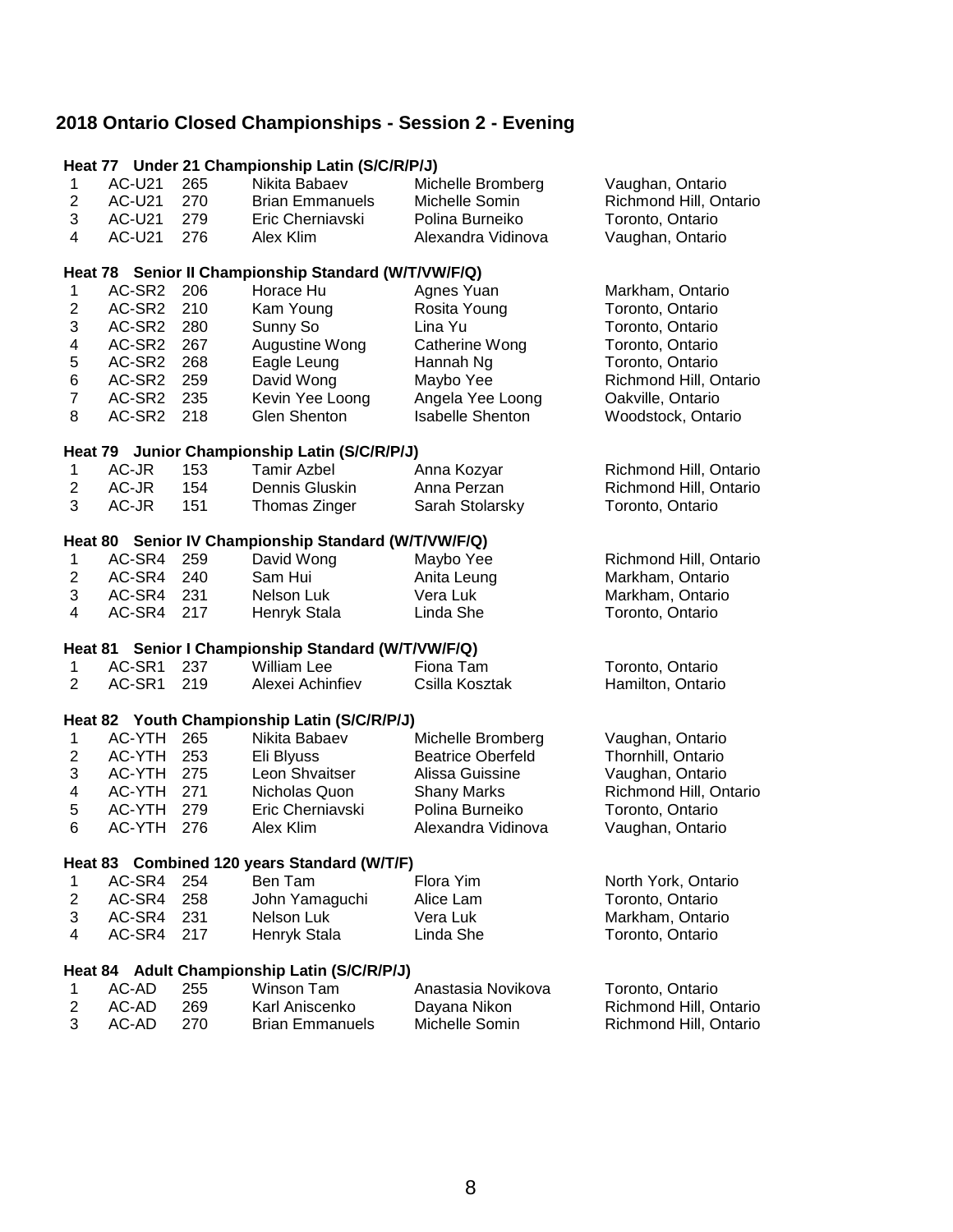|                              |                                             |            | Heat 85 Senior II Pre-Champ Latin (S/C/R/J)                 |                                          |                                       |  |  |  |
|------------------------------|---------------------------------------------|------------|-------------------------------------------------------------|------------------------------------------|---------------------------------------|--|--|--|
| 1                            | AC-SR2                                      | 264        | Adam Zielinski                                              | Anita Zielinska                          | Toronto, Ontario                      |  |  |  |
| 2                            | AC-SR2                                      | 225        | The Tran                                                    | Jacklyn Tran                             | Woodbridge, Ontario                   |  |  |  |
|                              | Heat 86 Junior Pre-Champ Standard (W/T/F/Q) |            |                                                             |                                          |                                       |  |  |  |
|                              |                                             |            |                                                             | Anna Perzan                              |                                       |  |  |  |
| 1<br>$\overline{\mathbf{c}}$ | AC-JR<br>AC-JR                              | 154<br>151 | Dennis Gluskin                                              |                                          | Richmond Hill, Ontario                |  |  |  |
| 3                            | AC-JR                                       | 153        | Thomas Zinger<br><b>Tamir Azbel</b>                         | Sarah Stolarsky                          | Toronto, Ontario                      |  |  |  |
|                              |                                             |            |                                                             | Anna Kozyar                              | Richmond Hill, Ontario                |  |  |  |
|                              |                                             |            | Heat 87 Senior I Pre-Champ Latin (S/C/R/J)                  |                                          |                                       |  |  |  |
| 1                            | AC-SR1                                      | 219        | Alexei Achinfiev                                            | Csilla Kosztak                           | Hamilton, Ontario                     |  |  |  |
| $\overline{2}$               | AC-SR1                                      | 225        | The Tran                                                    | Jacklyn Tran                             | Woodbridge, Ontario                   |  |  |  |
|                              |                                             |            |                                                             |                                          |                                       |  |  |  |
|                              | AC-YTH                                      | 271        | Heat 88 Youth Pre-Champ Standard (W/T/F/Q)<br>Nicholas Quon |                                          |                                       |  |  |  |
| 1<br>$\overline{2}$          | AC-YTH                                      | 274        | Gary Farberov                                               | <b>Shany Marks</b><br>Sophia Tchourbanov | Richmond Hill, Ontario                |  |  |  |
|                              |                                             |            |                                                             |                                          | Vaughan, Ontario                      |  |  |  |
|                              |                                             |            | Heat 89 Adult Pre-Champ Standard (W/T/F/Q)                  |                                          |                                       |  |  |  |
| 1                            | AC-AD                                       | 261        | Marcin Kwietniewski                                         | Monika Kwietniewska                      | Toronto, Ontario                      |  |  |  |
|                              |                                             |            |                                                             |                                          |                                       |  |  |  |
|                              |                                             |            | Heat 90 Junior Championship Standard (W/T/VW/F/Q)           |                                          |                                       |  |  |  |
| 1                            | AC-JR                                       | 154        | Dennis Gluskin                                              | Anna Perzan                              | Richmond Hill, Ontario                |  |  |  |
| $\overline{c}$               | AC-JR                                       | 151        | Thomas Zinger                                               | Sarah Stolarsky                          | Toronto, Ontario                      |  |  |  |
| 3                            | AC-JR                                       | 153        | <b>Tamir Azbel</b>                                          | Anna Kozyar                              | Richmond Hill, Ontario                |  |  |  |
|                              |                                             |            | Heat 91 Senior I Championship Latin (S/C/R/P/J)             |                                          |                                       |  |  |  |
|                              |                                             |            |                                                             |                                          |                                       |  |  |  |
| 1                            | AC-SR1                                      | 262        | Viacheslav Fedorov                                          | Natalia Fedorova                         |                                       |  |  |  |
| 2                            | AC-SR1                                      | 219        | Alexei Achinfiev                                            | Csilla Kosztak                           | Toronto, Ontario<br>Hamilton, Ontario |  |  |  |
|                              |                                             |            |                                                             |                                          |                                       |  |  |  |
|                              |                                             |            | Heat 92 Senior III Championship Latin (S/C/R/P/J)           |                                          |                                       |  |  |  |
| $\mathbf 1$                  | AC-SR3                                      | 268        | Eagle Leung                                                 | Hannah Ng                                | Toronto, Ontario                      |  |  |  |
| 2                            | AC-SR3                                      | 264        | Adam Zielinski                                              | Anita Zielinska                          | Toronto, Ontario                      |  |  |  |
|                              |                                             |            | Heat 93 Youth Championship Standard (W/T/VW/F/Q)            |                                          |                                       |  |  |  |
| 1                            | AC-YTH                                      | 272        | David Sholkov                                               | Nicole Beri                              | Richmond Hill, Ontario                |  |  |  |
| 2                            | AC-YTH                                      | 265        | Nikita Babaev                                               | Michelle Bromberg                        | Vaughan, Ontario                      |  |  |  |
| 3                            | AC-YTH                                      | 253        | Eli Blyuss                                                  | <b>Beatrice Oberfeld</b>                 | Thornhill, Ontario                    |  |  |  |
| 4                            | AC-YTH                                      | 275        | Leon Shvaitser                                              | Alissa Guissine                          | Vaughan, Ontario                      |  |  |  |
| 5                            | AC-YTH                                      | 271        | Nicholas Quon                                               | Shany Marks                              | Richmond Hill, Ontario                |  |  |  |
| 6                            | AC-YTH                                      | 276        | Alex Klim                                                   | Alexandra Vidinova                       | Vaughan, Ontario                      |  |  |  |
| $\overline{7}$               | <b>AC-YTH</b>                               | 274        | Gary Farberov                                               | Sophia Tchourbanov                       | Vaughan, Ontario                      |  |  |  |
|                              |                                             |            |                                                             |                                          |                                       |  |  |  |
|                              |                                             |            | Heat 94 Senior II Championship Latin (S/C/R/P/J)            |                                          |                                       |  |  |  |
| 1<br>$\overline{c}$          | AC-SR2<br>AC-SR2                            | 262<br>268 | Viacheslav Fedorov<br>Eagle Leung                           | Natalia Fedorova                         | Toronto, Ontario                      |  |  |  |
|                              |                                             |            |                                                             | Hannah Ng                                | Toronto, Ontario                      |  |  |  |
| Heat 95                      |                                             |            | Under 21 Championship Standard (W/T/VW/F/Q)                 |                                          |                                       |  |  |  |
| 1                            | <b>AC-U21</b>                               | 272        | David Sholkov                                               | Nicole Beri                              | Richmond Hill, Ontario                |  |  |  |
| 2<br>3                       | <b>AC-U21</b><br><b>AC-U21</b>              | 265<br>276 | Nikita Babaev<br>Alex Klim                                  | Michelle Bromberg<br>Alexandra Vidinova  | Vaughan, Ontario<br>Vaughan, Ontario  |  |  |  |